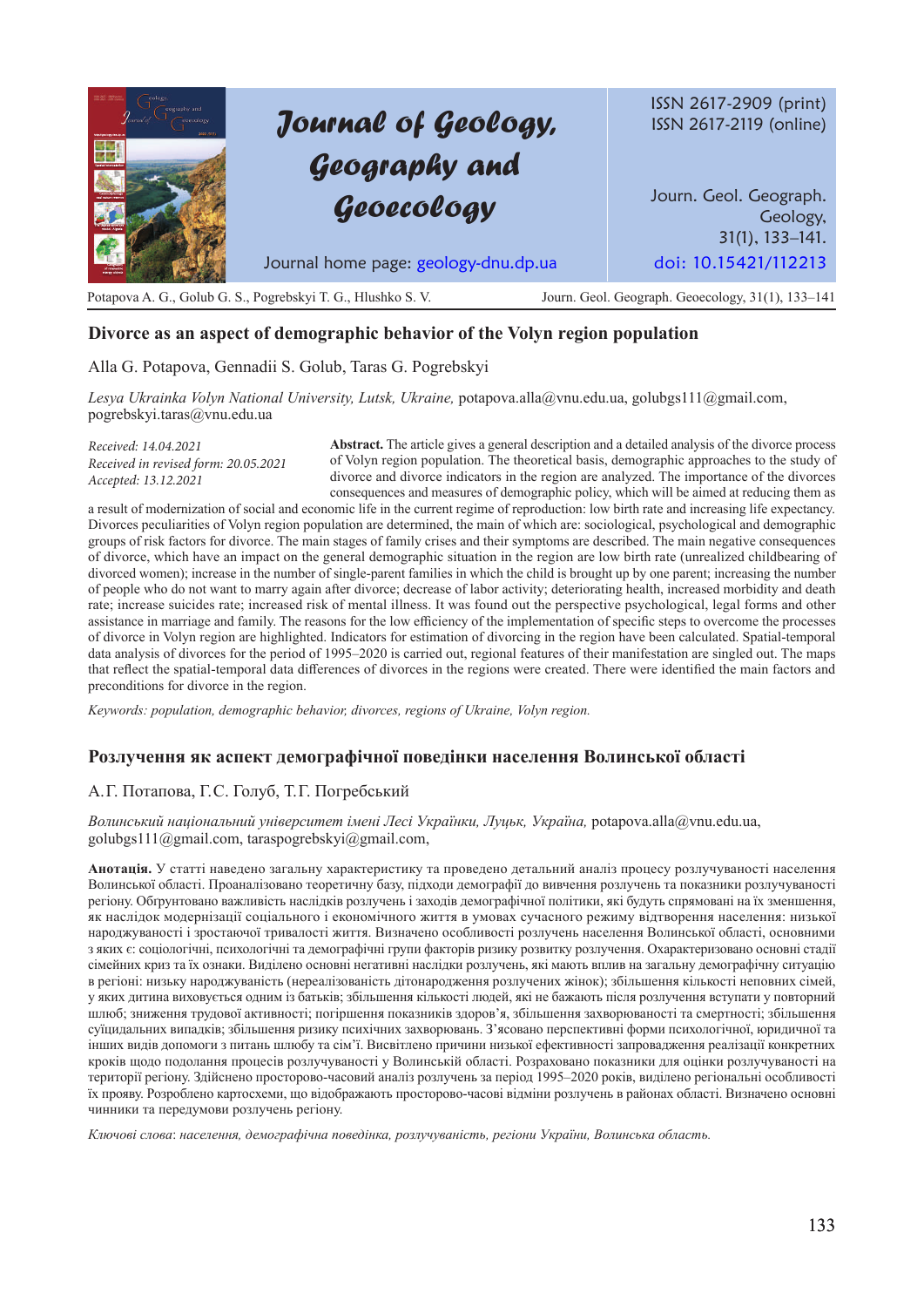#### **Introduction**

Demographic behavior is a system of actions and relationships through which the results of childbearing, marital status, health and life expectancy are considered. The main components of demographic behavior are: reproductive, matrimonial and self-preservation behavior. Reproductive behavior examines the system of actions and attitudes regarding the birth or refusal of a child, as well as the adoption and upbringing of a child. Matrimonial behavior is a system of actions and relationships that are aimed at registration or refusal to register a marriage, its preservation or its break. Self-preservation behavior is a system of actions and attitudes of people to save or refuse to save their own lives and health. All components of demographic behavior are closely related to each other and their harmonious combination testifies to a full-fledge life.

Divorce is the breakdown of a marriage, giving both partners the right to marry again, which is common in today's world. The process of divorce leads to the emergence of so-called single-parent families, in which, due to various reasons, a child (children) is raised by one parent. The increase in the number of single-parent families is directly related to the sphere of marital and family relations, in particular, changes in moral norms in the field of gender relations, premarital relations distribution, changes in traditional family roles of husband and wife, unpreparedness for marriage, increasing demands on marriage etc.

Single-parent families face a number of problems – socio-economic, material, pedagogical, medical, psychological, etc., the solution of which is quite urgent. In addition, the increase in the number of single-parent families has an impact on the demographic situation in the region. Much attention is paid to the study of the state of families in Ukraine, but, unfortunately, the demographic aspect of divorce is not widely researched. Thus, the problem of divorce is relevant and requires analysis not only in terms of law, economics, sociology or psychology, but also in social geography.

**The purpose of this article** is to identify spatialtemporal data differences of divorces in Volyn region for the period of 1995–2019.

To achieve this goal it is necessary to solve the following tasks: to analyze the divorce trends in the Volyn region; to establish features of marital behavior of the region population; to calculate indicators to assess divorce; to develop recommendations for improving demographic policies to reduce the consequences of divorce.

### **Materials and methods of research**

Divorce is quite common in the modern world, so the study of divorce has been the focus of many

scholars, both in Ukraine and abroad. Lawyers, physicians, historians, philosophers, psychologists and educators, sociologists and economists, who study divorce in various respects and single out distinctive research subjects in their work, but the subject remains the same, have been working on the issues.

Researchers from the University of Oxford, Esteban Ortina-Ospina and Roser (Ortiz-Ospina and Roser, 2020) have been studying the spatial distribution of various economic and social phenomena and processes, demography and a wide range of related topics, such as marriage and divorce in the world and some countries and regions in particular.

The authors conclude that, the proportion of people who marry in most countries has declined significantly in recent decades and the average age of marriage has risen; cohabitation of spouses living together and not married is becoming more common; there has been a general trend of increasing divorce rates around the world since the 1970s, but this trend varies considerably between countries; the divorce rate is lower in younger age groups; in developed countries, the average duration of marriage before divorce has been relatively stable in recent decades, and in some cases it has even increased. For example, in the United Kingdom the average duration of marriage declined markedly between the 1970s and 1980s, declining from about 12 to 9 years, but increased again to 12 years from the early 2000s. This reflects what researchers have noted in data on the proportion of marriages ending in divorce: divorce rates increased significantly between the 1960s and 1970s until the 1990s, but have declined steadily since that time. Scientists note a similar pattern in the United States, New Zealand, Australia and Singapore. However, there are still significant differences between the countries.

Norwegian professors from the University of Oslo Ann Lise Ellingster and Karin Wiederberg (Ellingsæter and Forlag, 2012) in "The Family of Socially Prosperous Countries –New Sociological Perspectives" cover current research on family forms and family practices in the Norwegian social policy model that is a key area of public policy. The authors focus their own research on the following topics, in particular: changes in marital status; gender distribution of responsibilities in immigrant families; economic and social differences in the levels of population divorce; using different approaches to family policy in European countries.

Their Norwegian counterpart Helen Arset (Aarseth, 2011) explores the perspectives and current models of married life, as well as gender equality in modern Western societies, in her sociological and gender studies, including Modern Family Life – Motivations for an Equal Family. The author discusses the international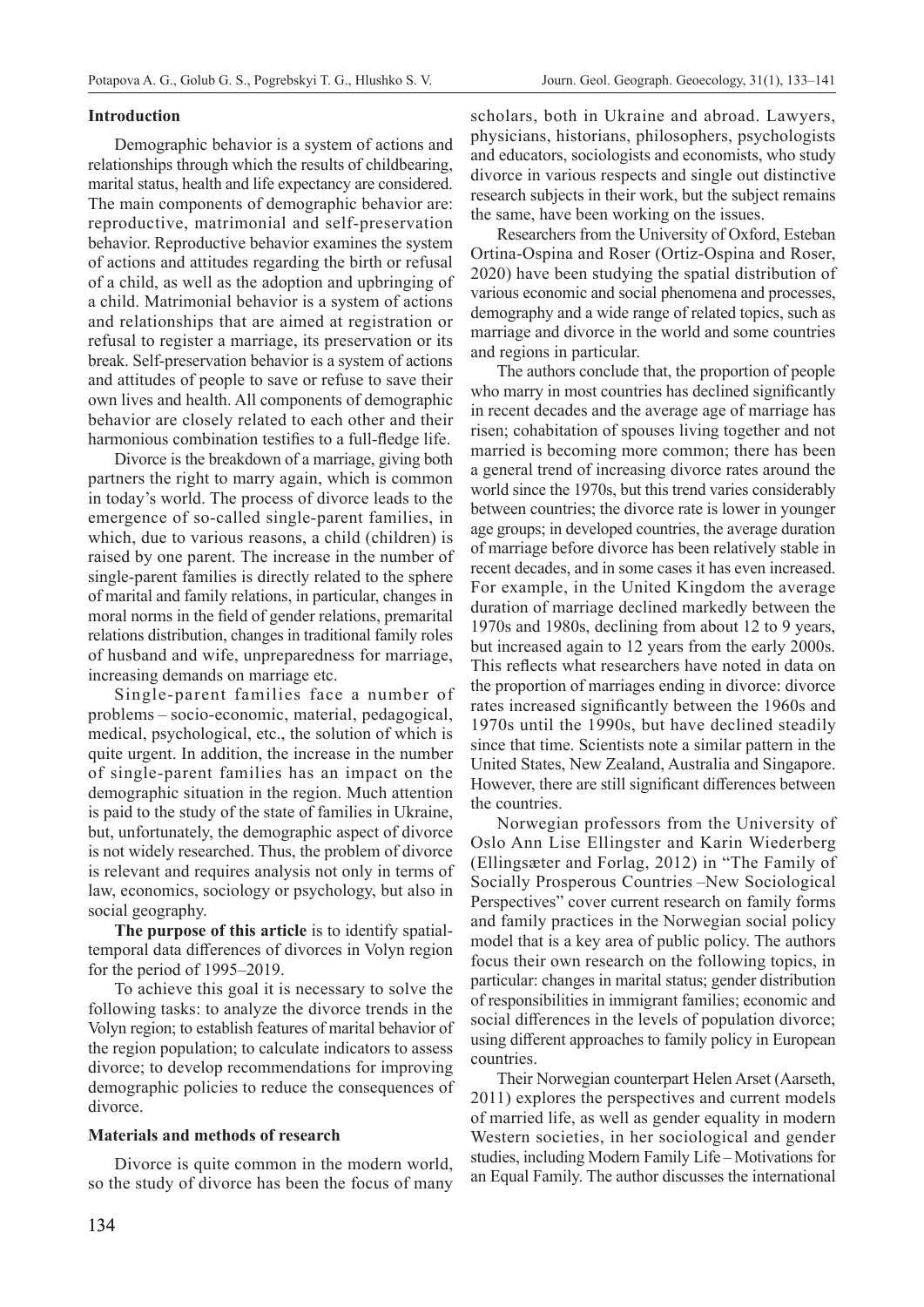sociological perspectives of family modernization, but outlines a different picture of an equal family –- with professional and career self-realization of both partners, in particular in the Norwegian and Scandinavian contexts, as opposed to leading American and British theories.

American authors Gene H. Starbuck and Karen Sossie Lundy (Starbuck and Lundy, 2015) in their book "Families in Context. Sociological Perspectives" provides accurate and modern scientific sociological research of families and family within large-scale socioeconomic processes. The authors present the impact of economic trends, including industrialization and post-industrialization, on the prospects for change in American marriages and families, from partner selection, family planning and childbearing to family crises and divorces. Researchers also do not focus on the issue of affordable health care and the impact of new social media, poverty, education and social mobility on the family in the context of family issues.

Economists Betsy Stevenson and Justin Wolfers (2007) have examined in details the changes and driving forces of marriage and divorce in the United States. They suggest that the changes we see in divorce rates may partly reflect changes in marital expectations as women begin to gain mass employment and professional self-realization in a post-industrial society. Women who married to a significant increase in women's employment found themselves married to those who fit in well with postwar American culture, but ended up being an unsuitable partner for living together based on contemporary gender roles in the aftermath of economic and sociocultural change in the United States. This may have been the driving force behind the rapid rise in divorces during the 1970s and 1980s, with 48 % of American couples marrying in the 1970s divorcing over the next 25 years. However, since then, the probability of divorce has decreased. This is typical for couples married in the 1980s and 1990s, when the divorce rate declined and the length of marriage increased.

American demographers Sheila Kennedy and Steven Ruggles (2014), using new data from a survey of the American community and monitoring changes in the age of the married population, concluded that indeed there has been a significant increase in age-standardized divorce rates. USA for the last two decades. In particular, the divorce rate has doubled among people over 35. However, among the youngest couples, the divorce rate is stable or declining. If current trends continue, the overall age-standardized divorce rate may level off or even decline over the next few decades. The authors argue that the equalization of divorces among people born after 1980 probably reflects the growing selectivity for marriage. Fewer young people marry:

more than 40% of population did not marry before their 30th birthday in 2008, four times as many as in 1980. As public pressures on marriage decrease, people may be more selective with their partners, so it is thought that marriages can become more stable.

Divorce rates like the level of marriage vary by education, according to American demographer Andrew Cherlin (Cherlin, 2010). In his writings, he analyzed that in the 1960s and 1970s, there was a sharp increase in the level of divorce among Americans for all sections of the population, regardless of education. However, from then until today, the probability of divorce has decreased among married couples in which both couples have higher education, while the probability of divorce has remained approximately the same, or even increased for less educated or less educated categories of the population.

Chinese human geography researchers (Zaijun, Shuaibin and Zhifei, Weixuan, 2017) focus on the spatial picture of regional divorce rates, taking 31 Chinese administrative units at the provincial level as the object of study and combining traditional statistical methods and spatial econometric models. Heterogeneous spatial differentiation of divorce rates has been linked to specific regional contexts, such as economic development, culture and population structure. In particular, the level of urbanization, the level of education, the prevalence of the Internet and the size of the family had a significant impact on the divorce rate in the provinces, and the unemployment rate and widening income gap in urban and rural areas had a much smaller impact on the divorce rate.

Among the Ukrainian researchers Y. O. Korchak-Chepurkivsky, A. P. Khomenko, L. V. Chuyko, L. I. Slyusar, T. S. Pavlovska are worth mentioning. In particular, Y. Korchak-Chepurkivsky (Korchak-Chepurkivsky, 1970) and L. Chuyko (Chuyko, 1975) studied in details the characteristics of separation at certain stages of development of the country's regions.

The best processes of divorce, their causes, problems of single-parent families in Ukraine are covered in the works of M. A. Rosenberg "Divorce as a socio-psychological phenomenon in Ukraine", L. I. Slyusar "Divorce in Ukraine in the demographic dimension: past and present", S. Nychyporenko "Problems of single-parent families in the context of demographic development", "Demographic aspect of family policy in Ukraine", T. Pavlovska "Urban population of Volyn region: resettlement and dynamics", as well as K. Niemets, L. Niemets, K. Segida, T. Pohrebskyi, G. Golub in the works "Structural and dynamic features of the regional labor market of Ukraine", "Formation of human potential of the region in the conditions of demographic crisis"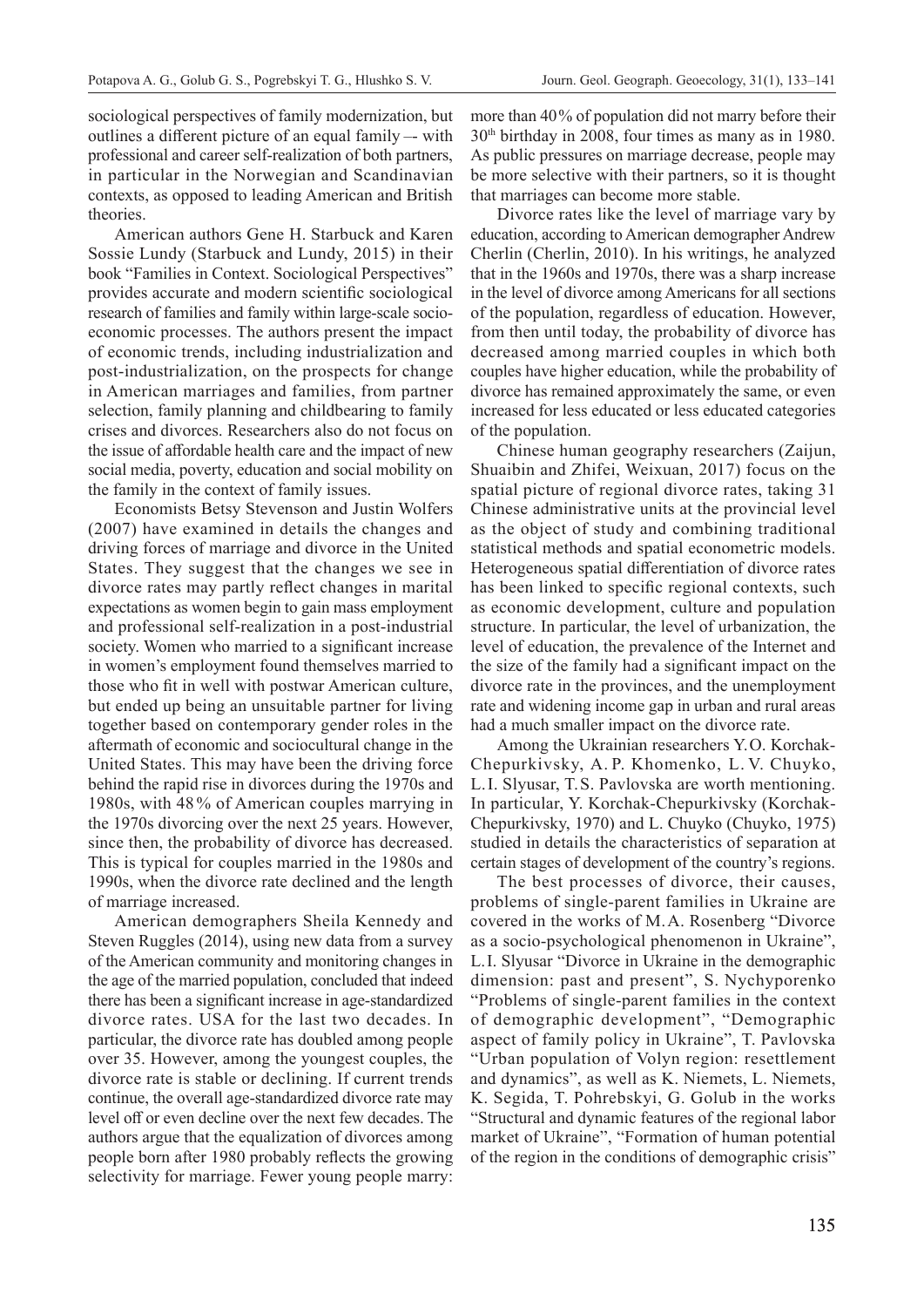and "Demographic challenges in the context of human potential reproduction in the regions of Ukraine".

To solve the tasks, there were used: historical approach (determining the state of the problem, consideration of the main aspects and features of divorce in dynamics), statistical method (calculations, creation of statistical materials), descriptive method (analysis and characterization of primary information about the causes and motives of divorce), comparative method (ratio of region and country), analytical method (isolation of certain socio-economic factors), cartographic method (creation of maps), program-target method (isolation of the main areas of problem solving).

#### **Results and analysis**

Analysis and systematization of the features of divorce practice allowed researchers to identify certain groups of factors and causes of divorce as a sociopsychological phenomenon. M. A. Rosenberg identifies four groups of risk factors for divorce: personal risk factors; factors due to the history of the family; unfavorable conditions for the functioning of the family; factors due to social change (Rosenberg, 2009).

There are also demographic factors of divorce, among which the main place belongs to the age of the spouses (age of marriage, age of divorce, the difference in age of the spouses (men and women)), as well as the duration of marriage. Each of these measures has its own specific impact on the duration of marriage and the reasons for divorce. The second important demographic factor in divorce is the length of the marriage. Another factor is the number of children in the family. Studies show that divorces are more likely to be in families without children or with one child. Of course, the level of divorce also depends on religion, folk traditions, marriage and family law (Pidgorny, Samotoenkova, Olvinska and Vitkovska, 2016).

Socio-demographic studies reveal the most common causes of divorce. The highest share belongs to: alienation in family relations, conflict of interest; alcohol abuse, family violence, drug use; conflicts due to residential and financial problems (Fig. 1).



**Fig. 1.** The main reasons for the divorce,% Source: Marriage, family and childbearing orientations in Ukraine, 2019

According to Ukrainian sociologists, the main conditions that determine divorce are the spread of urban lifestyles, migration, industrialization of the country, women emancipation. These factors reduce the level of social control, make people's lives largely anonymous, they atrophy the sense of responsibility, lasting commitment, mutual care for each other.

However, each divorce has its own main and concomitant causes and motives. However, it all stems from the unpreparedness of the couple for family life and their inability to overcome the problems that arise throughout the life of the family. Sociology most often speaks of the four life cycles of the family (marriage; birth of a child; upbringing of children and their separation from parents; the appearance of the first grandson and the death of the spouses). However, it is not enough to single out and analyze only family life cycles to explain the reasons for divorce. To do this, we need to consider in more detail the main stages of family crises and their symptoms, which result in divorce.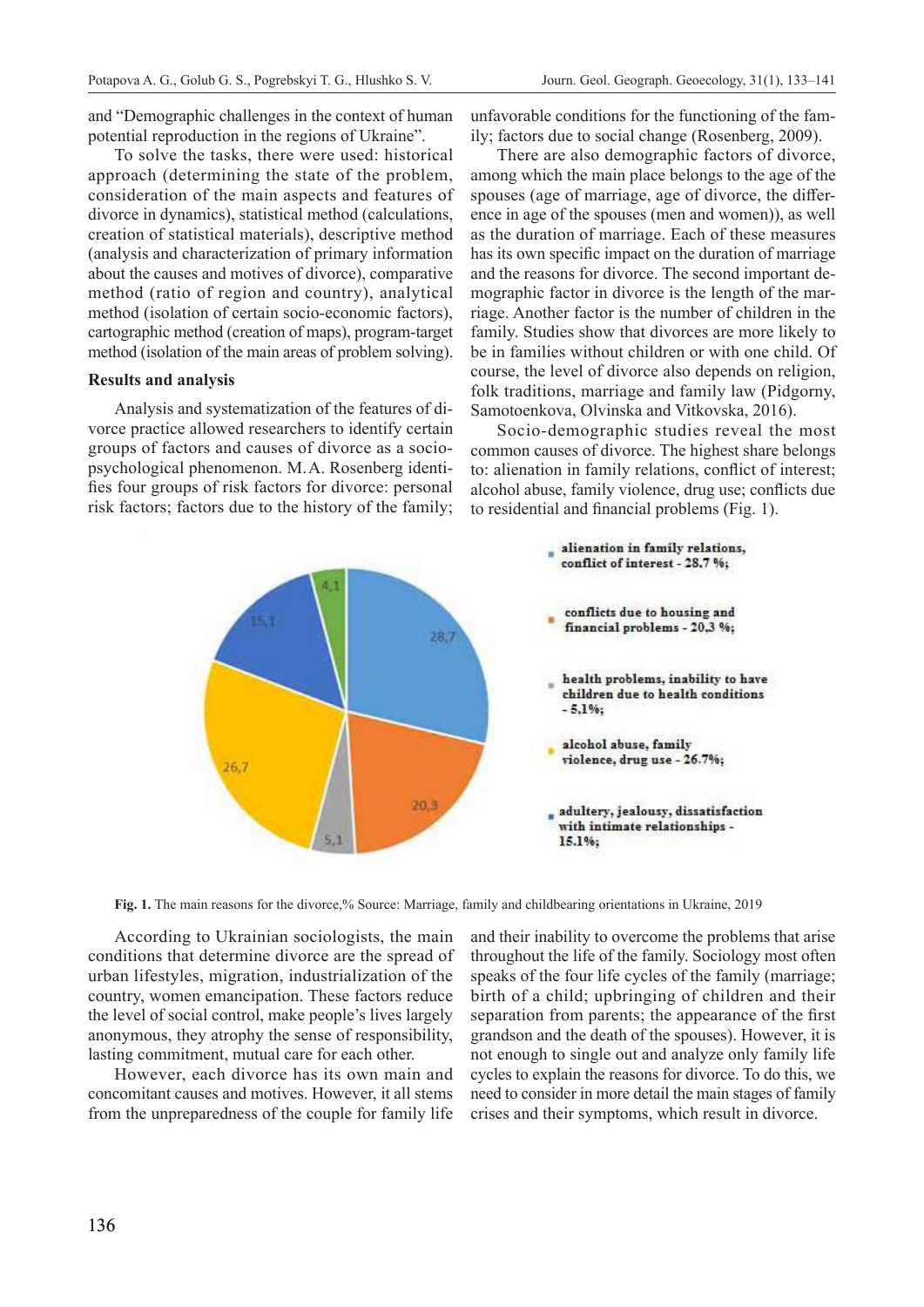The family crisis leads to misunderstandings, emotional alienation, unwillingness to seek jointly a way out of the situation. There are seven stages of a family crisis: marital responsibilities; birth of the first child; socialization of the child; adolescence of the child; children's independence; "Empty nest"; death of one of the spouses (Nichiporenko, 2006).

Analysis of views on the causes of divorce and risk factors for their occurrence leads to the following conclusion: the divorce process is due to a number of marital and premarital factors that directly overlap with family crises in married life and join the general individual characteristics of people who eventually become problems of general socio-economic condition of the state.

In Volyn region, the number of registered divorces is the lowest among all regions of Ukraine is 2956 units (2019) (the average in Ukraine is 5750 units). Accordingly, the total divorce rate, according to the State Statistics Service, in 2019 was 2.9‰ (in Ukraine – 3.6‰). It is also worth noting that the share of singleparent families in the region is only 7%, the share of illegitimate births – 10.7% (Demographic Passport – Volyn region, 2021).

The number of divorces in the Volyn region did not have a constant trend of change in 1995–2019 (Fig. 2). The dynamics of indicators can be described as abrupt. Peak values were observed in 2000, 2005, 2011 and 2018. The number of divorces increased during periods of relative social, economic and political stability. Conversely, during the aggravation of crises in the financial sphere, social and political life, the population was less inclined to make major changes in personal life. Since the mid-2010, the divorce registration procedure has been changed in accordance with the Law of Ukraine "On the State Registration of Civil Status Acts" as of July 1, 2010 No 2398-VI, so the data for this year are not sufficiently correct. However, in general, the number of divorces has begun to decline recently due to a decrease in the number of marriages and a more balanced approach to their creation. It can also be assumed that it is probably not related to the real strengthening of the family, but to the growth of "fashion" for unregistered marital partnerships.



**Fig. 2.** Dynamics of the number of divorces in the Volyn region in 1995–2019 Source: Demographic passport – Volyn region

The largest number of divorces is observed in cities, where the divorce rate is from 3.6‰ (Volodymyr-Volynskyi) to 5.2‰ (Novovolynsk), in rural areas this figure is 1.8‰. The highest divorce rate, except for cities of regional significance, was recorded (excluding divorces in cities) in Rozhysche (2.75‰), Kovel (2.62‰), Horokhiv (2.54‰) and Volodymyr-Volynskyi

districts (2.51‰), the smallest is typical for Kamin-Kashirskydistrict (0.69‰) (Fig. 3).

Divorce has a direct relationship with fertility, and the indirect impact of marital instability on fertility cannot be ignored. A great portion of divorces has a psychological effect on young people, keeping some from getting married.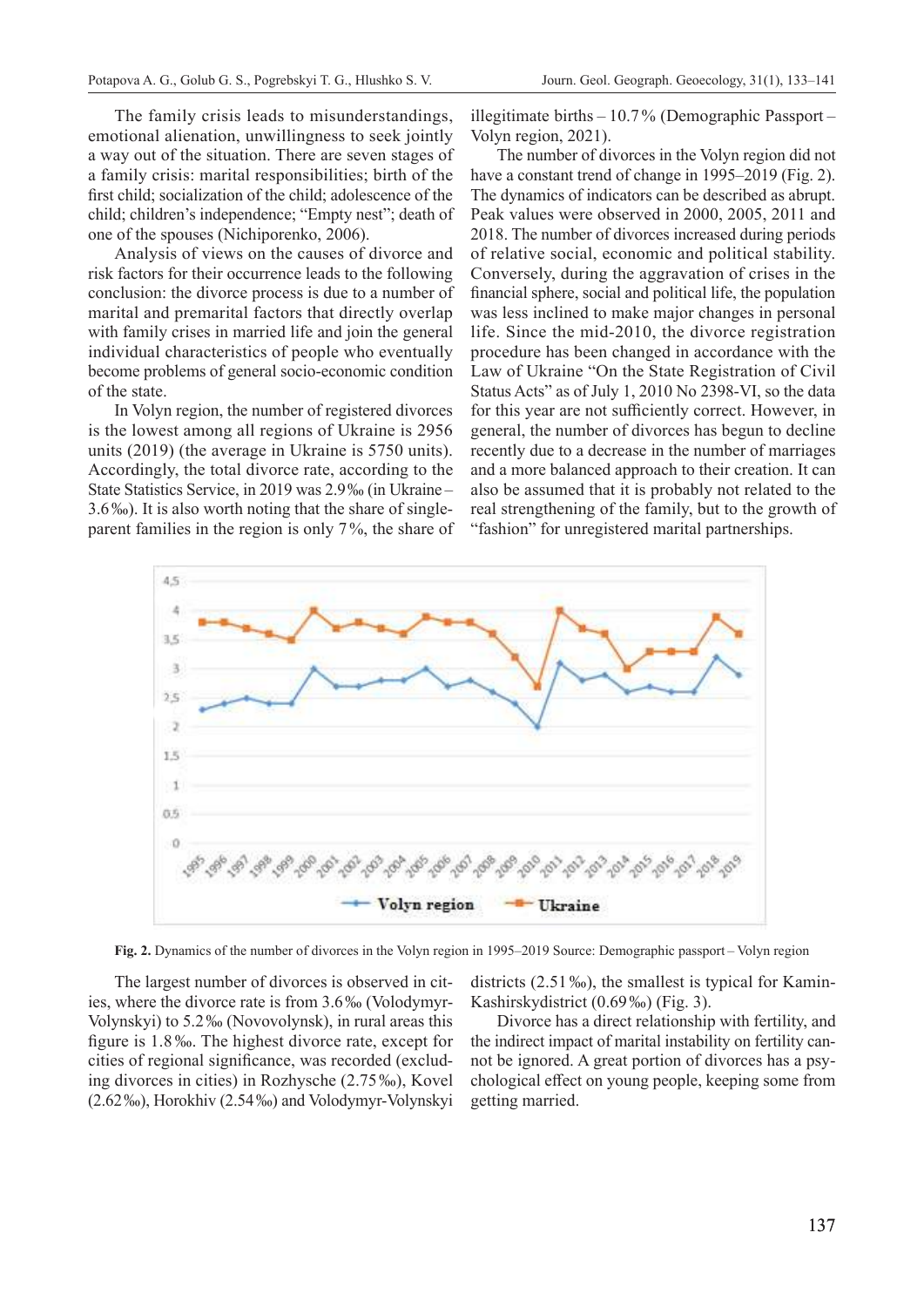

**Fig. 3.** The number of registered cases of divorce in the Volyn region, 2019 Source: Demographic passport – Volyn region

Under the conditions of an unstable family, the potential for its dissolution, a special climate of marital relations is formed and many couples are in no hurry to have children, because in case of divorce childless or young, easier to remarry, less alimony, less and moral responsibility for their behavior. It is well known that couples who do not have children or have only one child are prone to divorce. Therefore, in areas with

a high divorce rate, the birth rate is low. For example, Novovolynsk has the highest number of divorces (5.2‰) and one of the lowest birth rates (7.5‰).

Divorce, as a typical pattern, is observed in couples whose marriage duration is 1–4 and 5–9 years, which is associated with the couple experiencing a number of family crises (Fig. 4).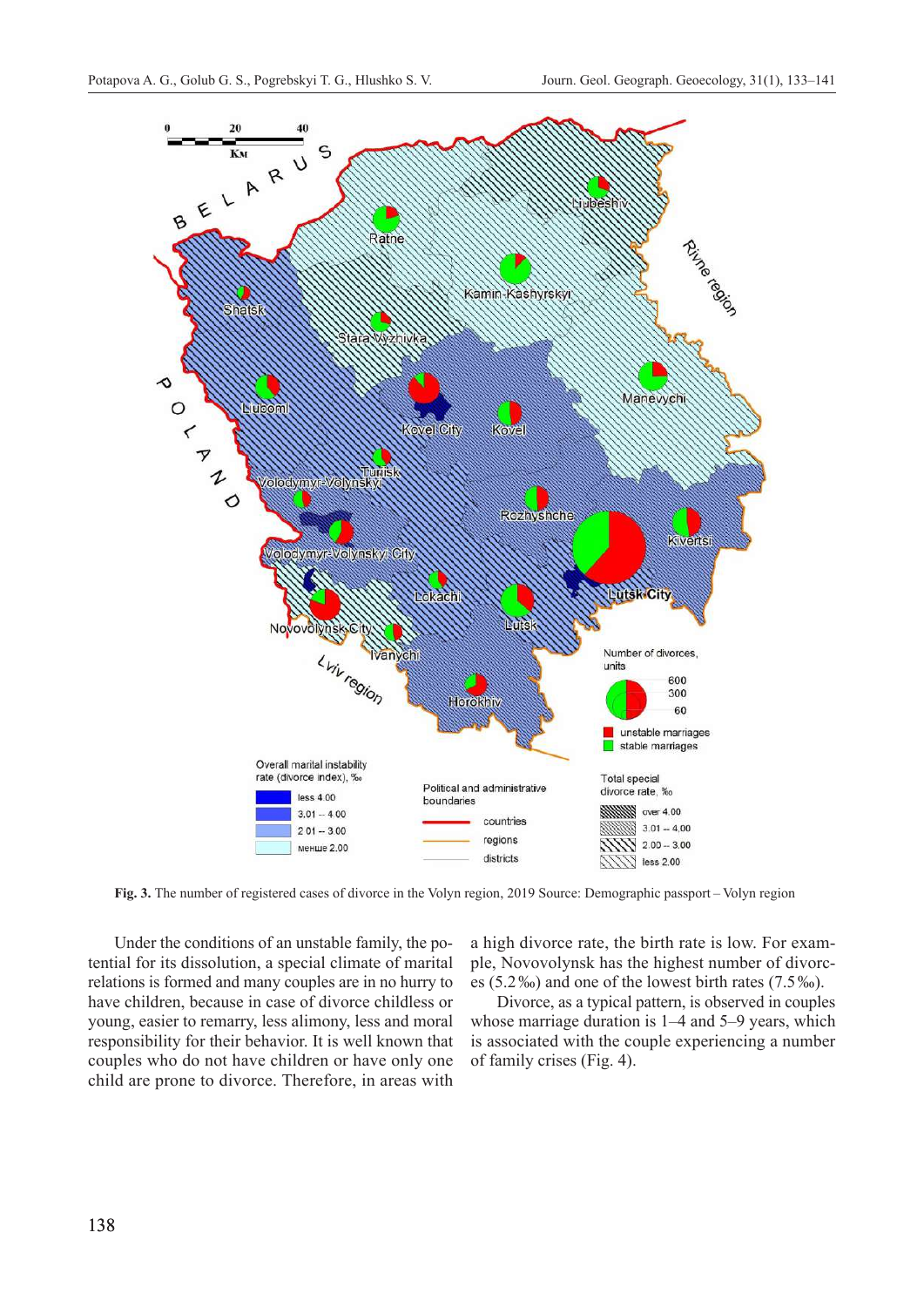

**Fig. 4.** Distribution of divorces by duration of marriage in Volyn region,%

Source: Statistical Yearbook Volyn 2020

The total divorce rate in the region at the end of 2019 was 2.9‰. The general special divorce rate (the number of the current population excluding children) is 3.6. It is the highest in Kovel (5.00‰), Ivanychi  $(4.68\%)$  and Lutsk  $(4.77\%)$  districts, the lowest – in Kamin-Kashirsky (0.91‰), Ratne (1.04‰) and Manevychi (1.78‰) districts. The overall marital instability ratio (divorce index) is 48.71%. It is highest in Kovel (72.82%), Ivanychi (71.15%) and Horokhiv (67.37%) districts.

During the Covid‑19 quarantine in March-May 2020, 46 couples divorced and 412 married in Volyn region. Many couples felt tense when they found themselves locked in four walls with their families. Childcare, household chores, work, health care, finances and world events have all caused a crisis in families. The couple's biggest controversy was over the new division of domestic work. People tried to work and take care of the children at the same time, which led to a lack of perception of reality.

In general, divorces in terms of demographic behavior in Volyn region are characterized by their insufficient impact, as the region has a very favorable situation among other regions of Ukraine and has one of the lowest overall divorce rates. However, one should not ignore the problems that society faces as a result of divorces and their overall impact on the demographic situation in the region.

Thus, the main negative consequences of divorce, which have an impact on the general demographic situation in the region are: low birth rate (failure of children of divorced women); increase in the number of single-parent families in which the child is brought up by one parent; increasing the number of people who do not want to marry again after divorce; reduction of labor activity; deteriorating health, increased morbidity and mortality; increase in suicides; increased risk of mental illness.

The demographic situation in the region is characterized by high mortality and low birth rates, the growth of alcoholism –- the need to strengthen the family. To improve the situation, it is necessary to stimulate the economic potential of the family, increase its level of economic independence, autonomy and responsibility. The main means of fulfilling these tasks should be the family income policy, the use of levers of tax and credit policy. In combination with the increase in the economic well-being of the family, social benefits and social protection programs for low-income families should be developed. In addition, educational, informational, ideological activities aimed at solving social problems of different categories of families should be carried out. These tasks should be implemented in a complex, be a part of a comprehensive state program of family support, which will be implemented by all interested central and local executive bodies, as well as NGOs whose activities are aimed at improving the situation of various categories of families, providing them with social services (Ellingsæter and Forlag, 2012).

At the legislative level, it is necessary to carry out informational and educational work with families, to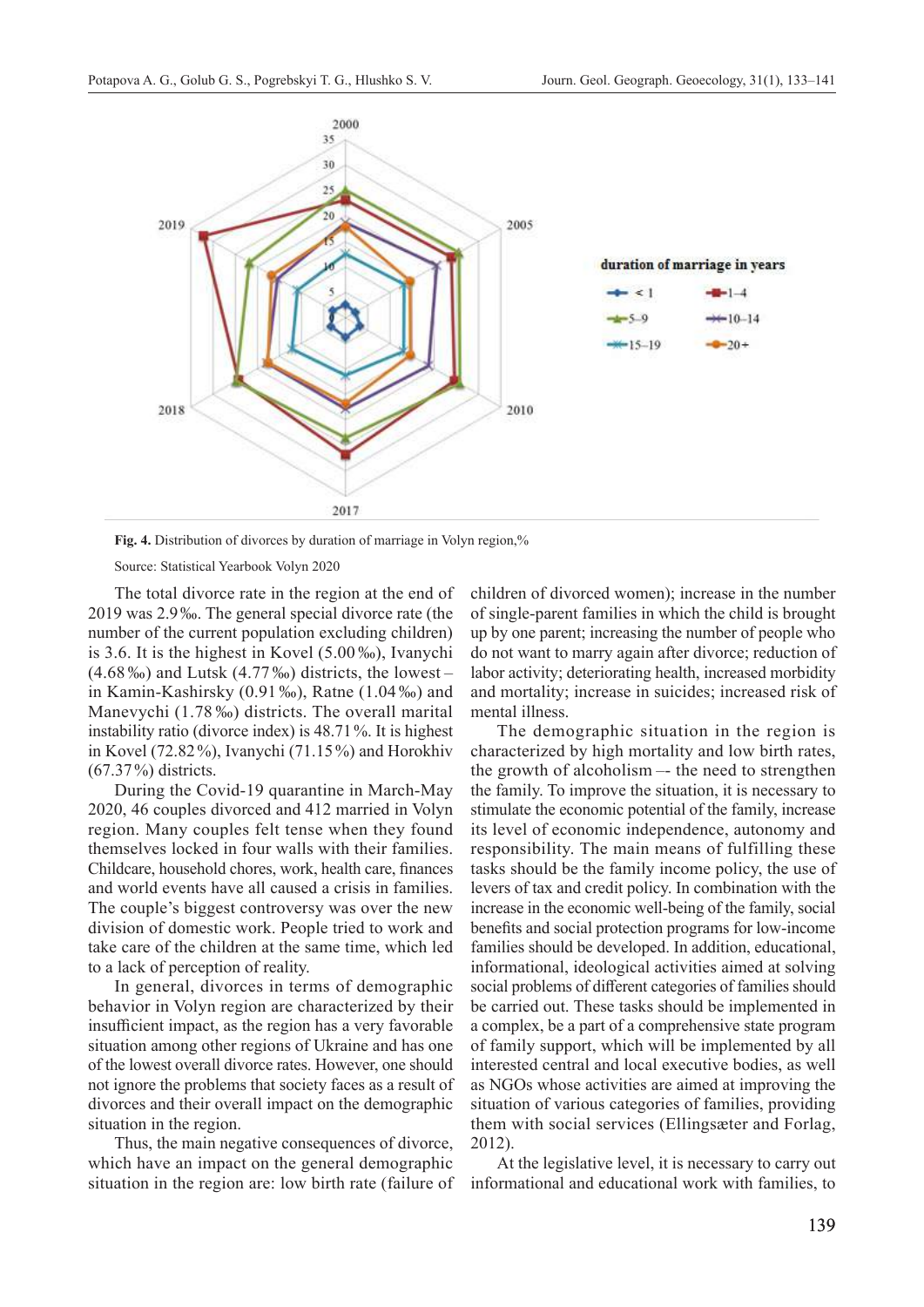improve the forms of psychological, legal and other types of assistance in matters of marriage and family. Legislation in the field of prevention of domestic violence needs to be improved to prevent violence; create organizations for social support of such families; create an effective system of assistance to victims of domestic violence, etc.

The implementation of certain steps will contribute to the creation of optimal socio-economic conditions for the establishment of a well-off, physically and spiritually healthy, socially prosperous family, ensuring the family's basic functions, especially educational and demographic, as well as positively affect marriage and reduce the number of divorces.

#### **Conclusions**

The spread of divorce is one of the main characteristics of the matrimonial behavior of the population not only in Volyn region, but also the population of the world, which is a consequence of the modernization of social and economic life of modern society. Emancipation, gender equality, and social insecurity are the causes of low birth rates and increasing life expectancy.

The process of divorce is due to a number of marital and premarital factors that directly overlap with the existence of family crises in married life, as well as join the general individual characteristics of people, which eventually become problems of the general socioeconomic state. Over the past 25 years, the number of

#### **References**

- Aarseth H., 2011. Moderne familieliv den likestilte familiens motivasjonsformer. Forlag Cappelen Damm akademisk.
- Cherlin A., 2010. Demographic Trends in the United States: A Review of Research in the 2000s. Marriage Fam. Jun. 72 (3), 403–419.
- Chujko, L. V., 1975. Braki i razvody [Marriages and divorces]. Statistka, Moskva (In Russian).
- Demohrafichnyi pasport Volynska oblast [Demographic passport – Volyn region] Retrieved from http://database. ukrcensus.gov.ua/Mult/Dialog/statfile1 c files/pasport. files/pasport/07\_uk.htm (In Ukrainian).
- Ellingsæter, A.L., Forlag, K.W., 2012. Velferdsstatens familier – Nye sosiologiske perspektiver (Families of the Welfare State – New sociological perspectives). Gyldendal akademisk.
- Fashchevskyi, M. I., 2004 Metodolohichni aspekty doslidzhennia heohrafii naselennia [Methodological aspects of population geography research]. Ukr. geogr. magazine. 3, 58–62. (In Ukrainian).
- Hryhorieva, S. V., 2010. Osnovy demohrafii: konspekt lektsii [Fundamentals of demography: lecture notes]. NTU «KhPI», Kharkiv (In Ukrainian).

marriages has decreased by 1.5 times. In 2019, 6069 marriages were officially registered, while in 1995 –- 9067. Over the last year, the number of marriages decreased by 2 %. This was probably influenced by quarantine, although the trend towards a reduction in marriages has been observed before.

The number of registered divorces and the number of single-parent families in Volyn region is the lowest among all regions of Ukraine. Intra-regional differences are characterized by a higher divorce rate in urban settlements and administrative districts of the southern part of the region. The total divorce rate in Volyn region is 2.9‰, the total special divorce rate is 3.6‰, and the overall marital instability rate (divorce index) is 48.7%.

The consequences of divorce are primarily negative and create a number of problems that can significantly affect the demographic situation in the region, so it is important in demographic policy to focus on supporting the socio-economic situation of families and psychological support of spouses in various aspects.

Further study of all aspects of the separation of the population is relevant, but it is impossible without full statistical information about this process, and especially the restoration of statistical reporting on the characteristics of married couples who are divorced in court. In the inter-census period, sample demographic surveys are needed to provide additional information on this complex and controversial process.

- Korchak-Chepurkovskij, Ju. A., 1970. Braki i razvody na Ukraine v 1925 g. Izbrannye demograficheskie issledovanija [Marriages and divorces in the Ukraine in 1925. Selected demographic studies]. Statistika, Moskva (In Russian).
- Kennedy, S., Ruggles, S., 2014. Breaking Up Is Hard to Count: The Rise of Divorce in the United States, 1980– 2010. Demography. Apr. 51 (2), 587–598.
- Niemets L., Golub G., Niemets K., Pohrebskyi T., Sehida K., Potapova A., Kravchenko K. Structural and dynamic features of the regional labour market of Ukraine (case study of Volyn and Kharkiv regions). Proceedings of the 37th International Business Information Management Association (IBIMA), 30–31 May 2021, Cordoba, Spain, ISBN: 978–0– 9998551–6–4, ISSN: 2767–9640, 2090–2098.
- Nychyporenko, S. V., 2005. Demohrafichnyi aspekt simeinoi polityky v Ukraini [Demographic aspect of family policy in Ukraine]. Demography and social economy. 2. 30–37. (In Ukrainian).
- Nychyporenko, S. V., 2006. Problemy nepovnykh simei u konteksti demohrafichnoho rozvytku [Problems of single-parent families in the context of demographic development]. Demography and social economy. 2. 37–43. (In Ukrainian).